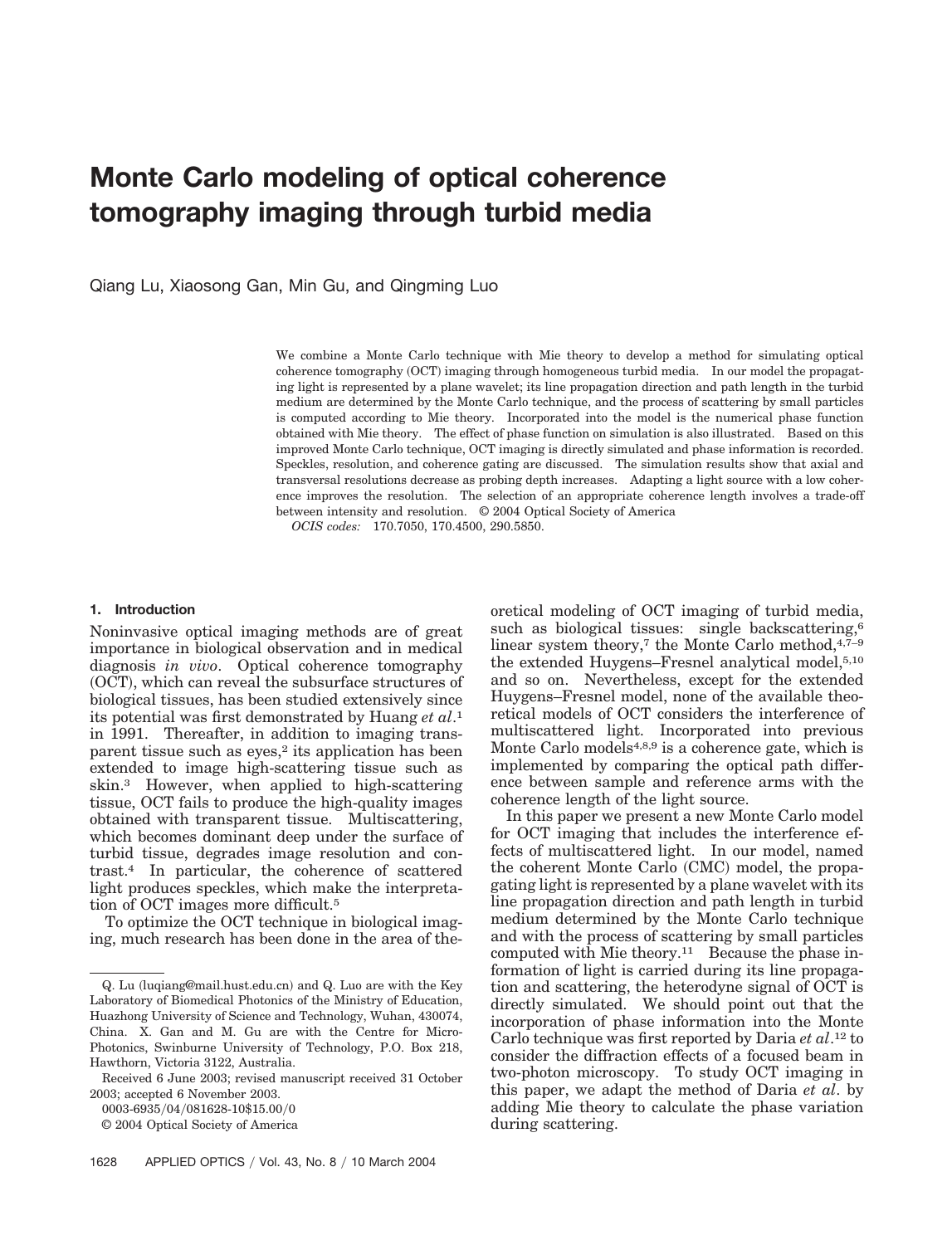

Fig. 1. Geometrical schematic of the transform of the coordinate systems.  $\hat{e}$  denotes the unit vector for a given spatial direction.  $\hat{e}_{sn}$ and  $\hat{e}_{pn}$ ,  $n = 1...m$  denote unit vectors of perpendicular and parallel components, respectively.  $r_n$ ,  $n = 1...m$ , denotes the free path with length  $l_n$  and direction  $\hat{e}_{rn}$ .  $\theta_n$  and  $\varphi_n$ ,  $n=1 \ldots m$ , denote scattering and azimuthal angles, respectively. The relation among these vectors can be denoted by  $\hat{e}_s \perp \hat{e}_p$ ,  $\hat{e}_s \times \hat{e}_p = \hat{e}_r$ ,  $\hat{e}_p = \hat{e}_\theta$ ,  $\hat{e}_s = -\hat{e}_\phi$ .

Section 2 describes the basic Monte Carlo technique used to simulate light migration, in which phase information is carried and Jones vectors, instead of intensity, are used to denote light. Also incorporated is a numerical phase function derived from Mie theory. In addition, the model used to simulate polarized OCT imaging through turbid media is illustrated in Section 2. Some results of the simulation are presented in Section 3.

#### **2. Coherent Monte Carlo Techniques**

#### A. Basic Monte Carlo Techniques

We already know that light migration in turbid media is composed of two processes: movement line propagation) and scattering (see Fig. 1). Therefore the basic Monte Carlo technique used to study light migration includes two random sampling processes:  $(1)$  sampling free path length *l*, which denotes the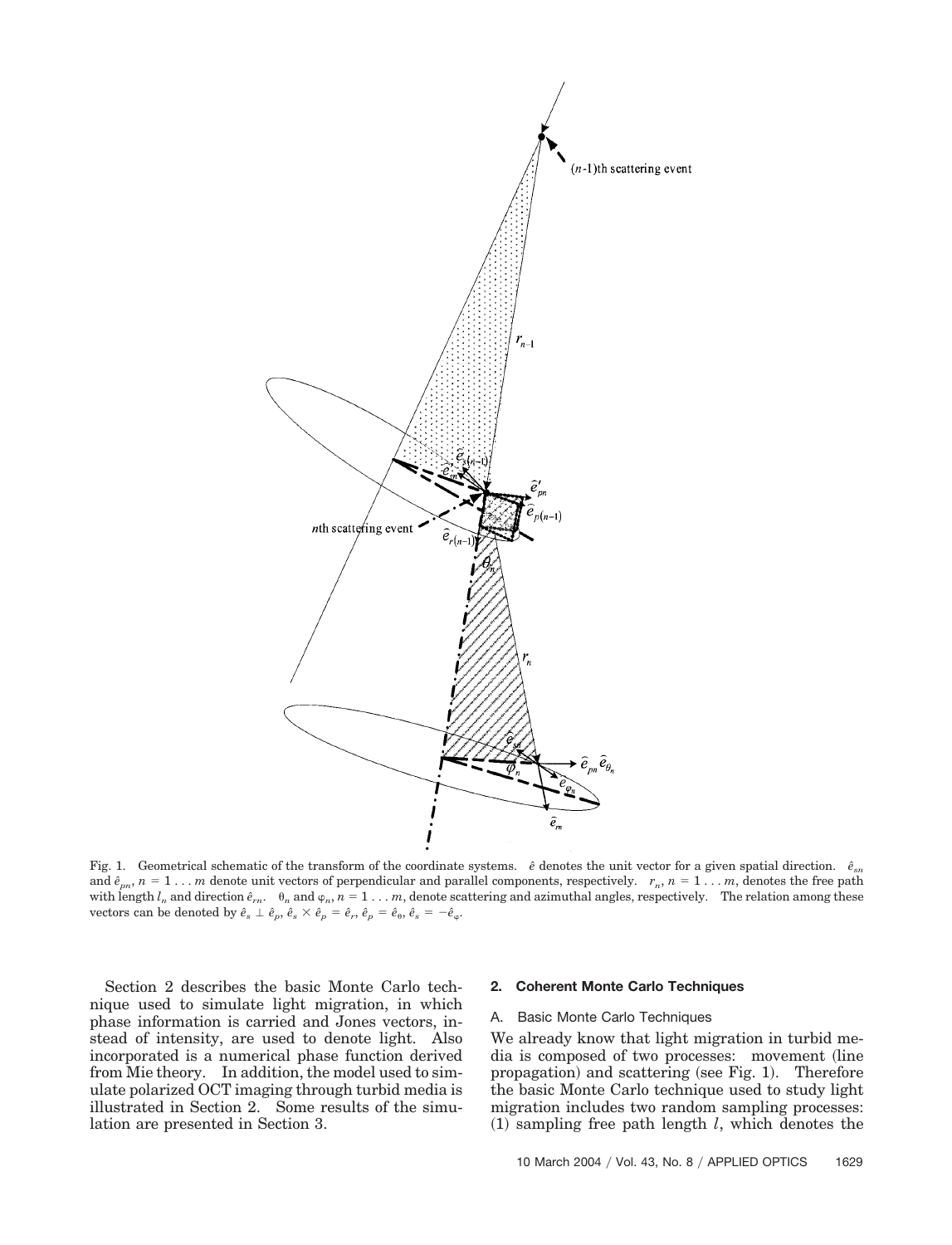moving distance between two adjacent scattering events, and  $(2)$  sampling scattering angle  $\theta$  and azimuthal angle  $\varphi$ , which are used to determine the light propagation direction after scattering. The cross iterations of these two sampling processes, as well as some application-specific constraints, construct the whole simulation process for an individual photon.<sup>13</sup> Calculations of some interesting physical quantities, such as the detected intensity, are performed simply by simulation of a large number of photons and subsequent statistical processing. A detailed description of this process is given below.

To consider coherence in OCT imaging, phase information is included in our CMC model. Jones vectors  $\mathbf{E} \equiv (E_p, E_s)^T$ , which express both the amplitude and the phase information of two orthogonal electrical field components, parallel component  $E_p$  and perpendicular component  $E_p$ , are used to identify a wavelet with the help of parameters of position  $P =$  $(x, y, z)^T$  and line propagation direction  $\mu = (\mu_x, \mu_y, \mu_z)$  $\mu_z$ <sup>T</sup>, which describe a wavelet in global Cartesian coordinates. The superscript *T* denotes the matrix transpose.

Variation of the Jones vectors of light migration in turbid medium is due to both line propagation and scattering. Following Ref. 12 we treat light as a plane wave during its line propagation. Therefore only the phase, not the magnitude, of the light field is changed during line propagation. In addition, if we disregard the birefringence in the medium, the phase variations of perpendicular and parallel components are equivalent. This variation can be expressed by  $T(l_{n-1})$  as follows:

$$
\mathbf{E}_{n'} = T(l_{n-1})\mathbf{E}_{n-1} = \mathbf{E}_{n-1} \exp[j\mathbf{k}l_{n-1}\hat{e}_{r(n-1)}], \quad (1)
$$

where  $\mathbf{E}_{n-1} = (E_{p(n-1)}, E_{s(n-1)})^T$  denotes light after the  $(n-1)$ <sup>th</sup> scattering event,  $\mathbf{E}_n' = (E_{pn'}, E_{sn'})^T$  denotes light before the *n*th scattering event, **k** is a wave vector in the medium, and  $l_{n-1}$  is the free path length. All these quantities are in the coordinate system  $(\hat{e}_{s(n-1)}, \hat{e}_{p(n-1)}, \hat{e}_{r(n-1)})$ , as shown in Fig. 1.  $\hat{e}$ denotes the unit vector.

We know that in scattering of light by an isotropic microsphere, if the incident light is polarized parallel to a scattering plane, then the scattered light is also polarized parallel to the scattering plane. Furthermore, if the incident light is polarized perpendicular to the scattering plane, then the scattered light is also polarized perpendicular to the scattering plane.11 The *n*th single scattering event is thus denoted

$$
\begin{aligned} \left(\frac{E_{pn}}{E_{sn}}\right) &= S(\theta_n) \begin{pmatrix} E_{pn}^{''}\\ E_{sn}^{''} \end{pmatrix} \\ &= \exp(j\pi/2) \begin{pmatrix} s_2(\theta_n) & \\ & s_1(\theta_n) \end{pmatrix} \begin{pmatrix} E_{pn}^{''}\\ E_{sn}^{''} \end{pmatrix}, \end{aligned} \tag{2}
$$

where  $(E_{pn}{}^{''},E_{sn}{}^{''})^T$  denotes the light field before scattering in the same coordinate system  $(\hat{e}_{sn}, \hat{e}_{pn}, \hat{e}_{rn})$  as that of the *n*th scattered light field  $\mathbf{E}_n$ , shown in Fig. 1. Scattering matrix  $S(\theta_n)$  components  $s_1(\theta_n)$  and  $s_2(\theta_n)$  are calculated with Mie theory.

Moreover, a project matrix  $R(\phi_n)$  is needed to transform the light field from the coordinate system  $(\hat{e}_{s(n-1)}, \hat{e}_{p(n-1)}, \hat{e}_{r(n-1)})$  to  $(\hat{e}_{sn}, \hat{e}_{pn}, \hat{e}_{rn})$ :

$$
\begin{pmatrix} E_{pn}^{'} \\ E_{sn}^{'} \end{pmatrix} = R(\varphi_n) \begin{pmatrix} E_{pn'} \\ E_{sn'} \end{pmatrix} = \begin{pmatrix} \cos \varphi_n & -\sin \varphi_n \\ \sin \varphi_n & \cos \varphi_n \end{pmatrix} \begin{pmatrix} E_{pn'} \\ E_{sn'} \end{pmatrix},
$$
\n(3)

where  $\varphi_n$  is the azimuthal angle of the *n*<sup>th</sup> scattering event.

Now we can perform matrix vector multiplication and obtain the relation between the Jones vectors of two adjacent scattering events as follows:

$$
\begin{pmatrix} E_{pn} \\ E_{sn} \end{pmatrix} = S(\theta_n) R(\varphi_n) T(r_{n-1}) \begin{pmatrix} E_{p(n-1)} \\ E_{s(n-1)} \end{pmatrix} . \tag{4}
$$

The whole migration process of a single wavelet can thus be expressed as

$$
\mathbf{E}_m = T(l_m)S(\theta_m)R(\varphi_m)\dots T(l_1)S(\theta_1)R(\varphi_1)T(r_0)\mathbf{E}_0.
$$
\n(5)

The length  $l_n$   $(n = 1 ... m)$  is sampled randomly from the exponential distribution  $p(l) = 1/l_T \exp(-1/l_T)$ , where  $l_T = 1/(\mu_s + \mu_a)$  denotes the mean free path (mfp) length and  $\mu_s$  and  $\mu_a$  are the scattering coefficient and the absorption coefficient, respectively. The scattering angle  $\theta_n$  and the azimuthal angle  $\varphi_n$ ,  $n = 1... m$ , are sampled randomly from the phase function  $p(\theta, \varphi)$ , which will be discussed in detail in Subsection 2.B.

In Monte Carlo simulation a large number of independent wavelets are launched. The light field is the superposition of all possible contributions from Eq. (5), which yields

$$
\mathbf{E}_{\text{mean}} = \sum_{i=1}^{N} \mathbf{E}_{i,m} \n= \sum_{i=1}^{N} \left\{ M \prod_{n=1}^{m} \left[ T(l_{i,n}) S(\theta_{i,n}) R(\varphi_{i,n}) \right] T(l_0) \mathbf{E}_{i,0} \right\},
$$
\n(6)

where *i* denotes the sum over all detected wavelets and *n* denotes multiplication over all scattering events of a single wavelet. The translation of the light field from the local coordinate system to the global one is considered via matrix *M*, which satisfies following equation:

$$
(\hat{e}_{sm},\,\hat{e}_{pm},\,\hat{e}_{rm})=(\hat{e}_x,\,\hat{e}_y,\,\hat{e}_z)M,
$$

where  $(\hat{e}_x, \hat{e}_y, \hat{e}_z)$  denotes unit vectors of the global Cartesian coordinate system and  $(\hat{e}_{sm}, \hat{e}_{pm}, \hat{e}_{rm})$  denotes the local coordinate system of the wavelet's final scattering event.

Considering  $\prod_{n=0}^{m} T(l_n)$  can be translated to exp(*j***k**  $\sum_{n=0}^{m} l_n$ , in a practical simulation the variation of the Jones vectors brought by line propagation is calculated separately by addition, instead of multiplication, to improve the calculation efficiency. Other details, such as position and direction transforms, are the same as those of the conventional Monte Carlo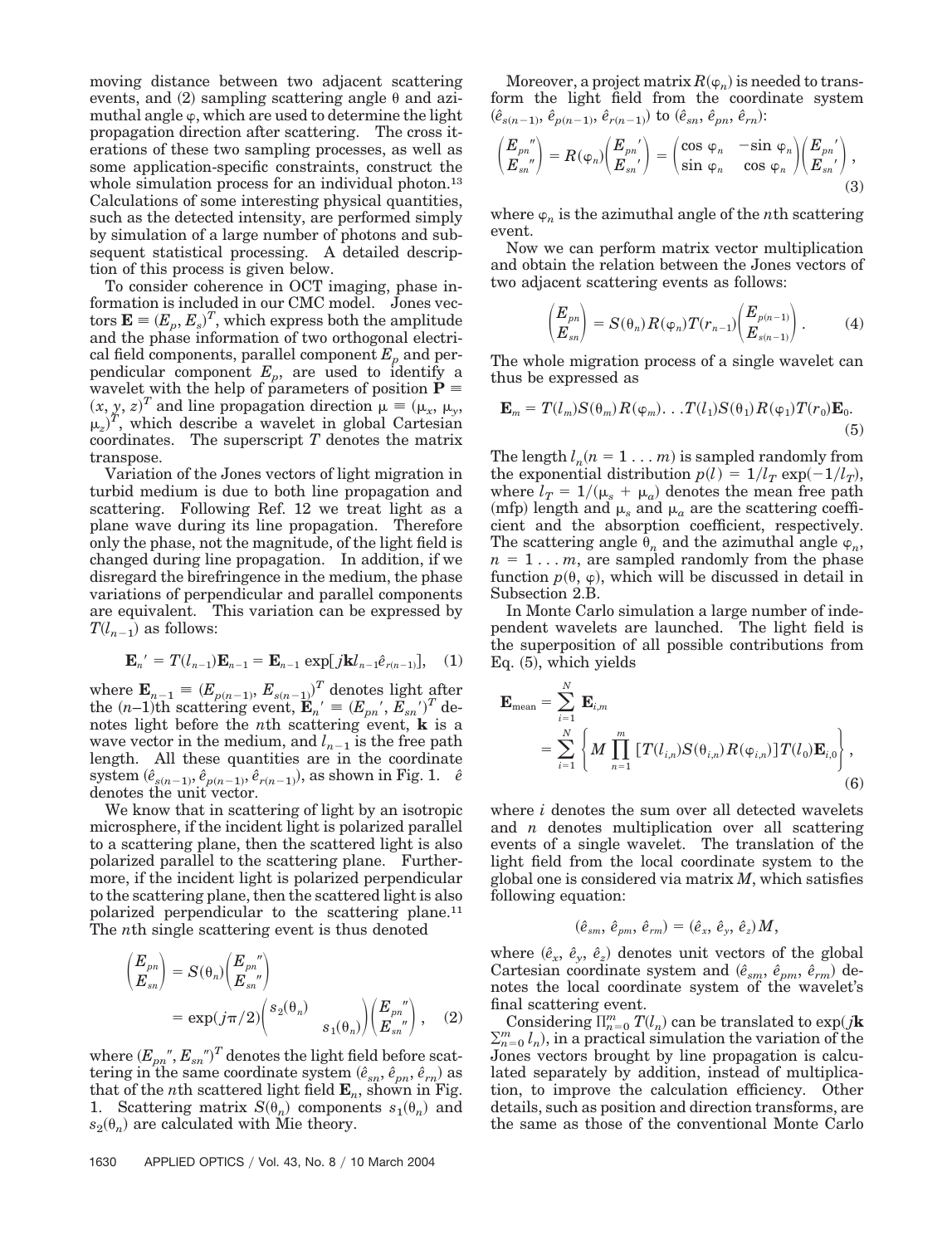

Fig. 2. Contours of *g* values for microspheres with different radii and different refractive indices. The refractive index of the medium is 1.33; wavelength,  $0.6328 \mu m$ . The *g* value is 0.9 in point A  $(1.3603, 0.3577)$  and in point B  $(1.6303, 7.2737)$ .

technique, which is illustrated in detail in Refs. 13 and 14.

# B. Mie Theory and Numerical Mie Phase Function

To control the optical properties conveniently, a turbid suspension (phantom) consisting of aqueous polystyrene microspheres, instead of a biological sample, is usually used in tissue optics research. Mie theory provides an exact solution of a plane wave scattered by an isotropic microsphere.<sup>11</sup> Therefore the optical properties, such as the scattering coefficient  $\mu_s$ , the absorption coefficient  $\mu_a$ , and the anisotropic factor *g*, of the phantom can be directly calculated with Mie theory instead of being experimentally measured. In the CMC model, scattering matrix components  $s_1(\theta_n)$  and  $s_2(\theta_n)$  in Eq. (2) are also calculated with Mie theory.

Furthermore, in our CMC model, the phase function  $p(\theta, \varphi)$  is also obtained with Mie theory. As we know, the Henyey–Greenstein (H–G) phase function was widely adopted in previous Monte Carlo simulations<sup>13,14</sup> to sample the scattering angle  $\theta$ , and the uniform distribution from 0 to  $2\pi$  was adopted to sample the azimuthal angle  $\varphi$ . The H–G phase function, determined only by the anisotropic factor *g*, was considered as a good approximation of Mie theory results.14

However, here we illustrate why the H–G phase function is not good enough. First, its singleparameter anisotropic factor  $g$  is not sufficient to reflect the angular distribution of scattered light, which is determined by the microsphere size relative to the wavelength and the refractive index of the microsphere relative to that of the solution. In biological tissue scatter size ranges from  $0.2 \mu m$  (peroxisome) to  $10 \mu m$  (nucleus), and refractive indices range from 1.38 to 1.7.15 Using these ranges, we present the *g*-value contours in Fig. 2. The solution is calculated



Fig. 3. Mie and H–G phase functions with the same *g* value of 0.9 for points A and B, which correspond to those in Fig. 2.

with a refractive index of 1.33 and a wavelength of  $0.6328 \mu m$ . From this figure we conclude that the phase function could be described exactly only with two parameters. We take two points  $A(1.3603,$  $(0.3577)$  and B  $(1.6303, 7.2737)$  from this figure, in which both *g* values equal 0.9, and plot their phase functions in Fig. 3, along with the corresponding H–G phase function  $(g = 0.9)$ . From Fig. 3 it is clear that, for large microspheres (point B, radius  $7.2737 \mu m$ ), the H–G phase function underestimates the intensity of light scattered at small angles in the forward and backward directions. However, for small microspheres (point A, radius  $0.3577 \mu m$ ), the H-G phase function overestimates the intensity of light scattered at small and intermediate angles in the forward direction.

Second, if polarized incident light is considered, the supposedly uniform distribution used to sample the azimuthal angle  $\varphi$  is also not cogent enough. We calculated the two-dimensional intensity distribution of light scattered over a  $4\pi$  solid angle  $\Omega$  when a linearly polarized plane wave is incident. As we know, the angle between the polarization plane of incident light and the scattering plane is the azimuthal angle  $\varphi$ . The result is shown in Fig. 4, in which it is clear that that distribution over  $\varphi$  is not uniform. In addition, the distribution of the intensity over  $\varphi$  is different for different scattering angles  $\theta$ 

Given the above discussion, our CMC model uses a two-dimensional phase function  $p(\theta, \varphi)$ , which is equivalent to that used in Ref. 4:

$$
p(\theta, \varphi) \propto I_s(\theta, \varphi) = \cos^2 \varphi [|s_2(\theta)E_p|^2 + |s_1(\theta)E_s|^2] + \sin^2 \varphi [|s_2(\theta)E_s|^2 + |s_1(\theta)E_p|^2] - \sin 2\varphi [|s_2(\theta)|^2 - |s_1(\theta)|^2] \text{Re}(E_p E_s^*),
$$
 (7)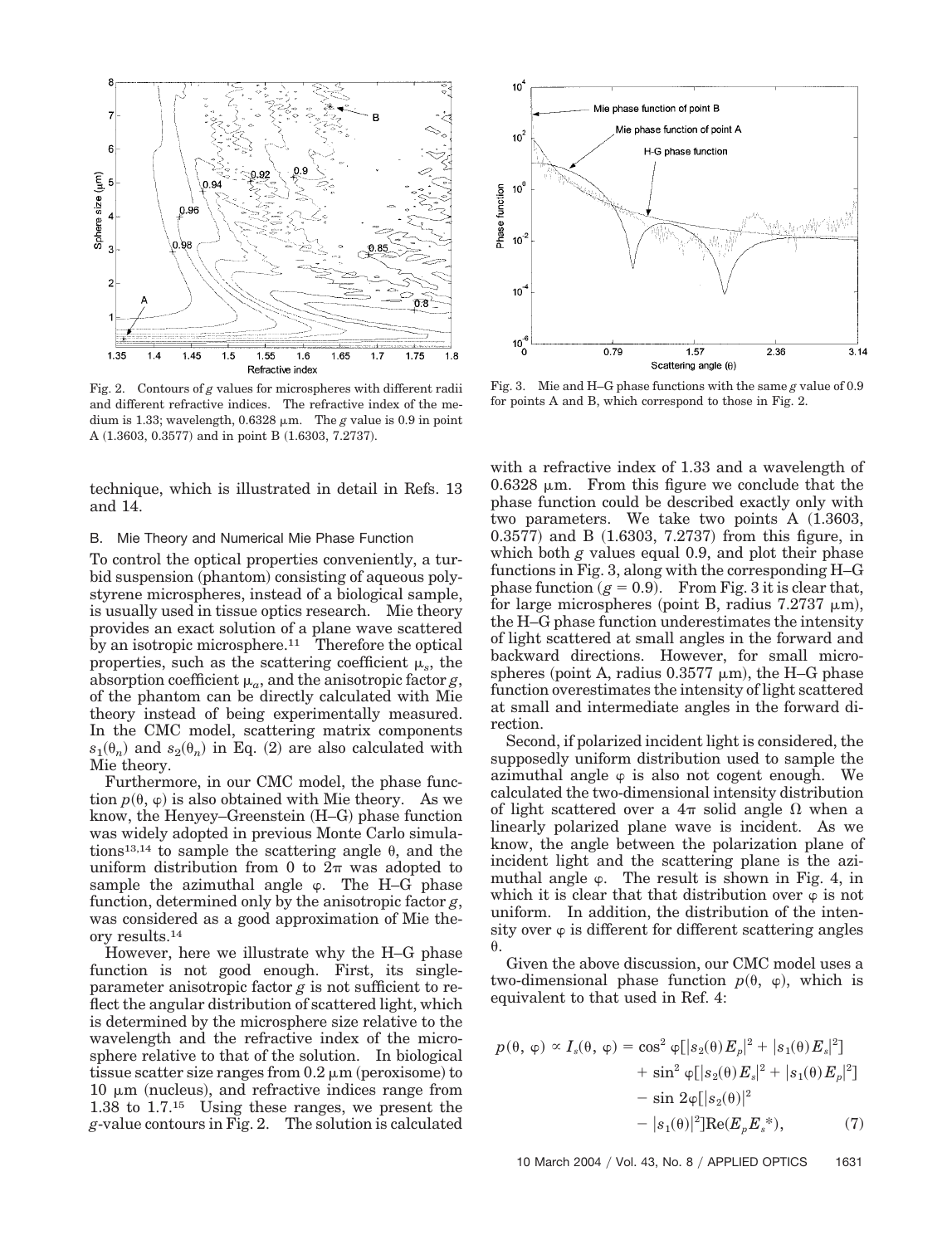

Fig. 4. Contours of the calculated two-dimensional phase function  $p(\theta, \phi)$  with a microsphere refractive index of 1.55, medium refractive index of 1.33, microsphere radius of  $0.2 \mu m$ , and wavelength of 0.6328  $\mu$ m.

where  $p(\theta, \phi)$  is normalized by  $\int_{4\pi} p(\theta, \phi) d\Omega = 1$  and  $I_s(\theta, \varphi)$  denotes the intensity of scattered light.

In this paper superscript \* denotes the conjugate. From Eq. (7) we know that, in the case of polarized light, the incidence phase function depends not only on the properties of the turbid medium, such as microsphere size, microsphere refractive index, and solution refractive index, but also on light properties such as wavelength and polarization status.

In practical coding  $\theta$  and  $\varphi$  are sampled with a method of conditional possibility,  $p(\theta, \varphi)$  =  $p_{\varphi|\theta}(\varphi)p_{\theta}(\theta)$ .  $\theta$  is sampled according to  $p_{\theta}(\theta)$  as follows:

$$
p_{\theta}(\theta) = \int_{2\pi} p(\theta, \varphi) d\varphi
$$
  
=  $[|s_1(\theta)|^2 + |s_2(\theta)|^2] (|E_p|^2 + |E_s|^2)$   
=  $[|s_1(\theta)|^2 + |s_2(\theta)|^2] I_i,$  (8)

where  $I_i$  denotes incident light intensity. Equation (8) shows that  $p_{\theta}(\theta)$  is independent of the polarization status of incident light, which means that  $p_{\theta}(\theta)$  could be precalculated numerically before the wavelet random walk to save computational resources. The scattering matrix components  $s_1$  and  $s_2$  are determined based on the sampled value of the scattering angle  $\theta_n$ . Subsequently, with the known light field components  $E_p$  and  $E_s$  the azimuthal angle  $\varphi$  is numerically sampled according to  $p_{\varphi|\theta_n}(\varphi)$ :

$$
p_{\varphi|\theta_n}(\varphi) = A \cos^2 \varphi + B \sin^2 \varphi + C \sin 2\varphi, \quad (9)
$$

where

$$
A = |s_2(\theta_n) E_p|^2 + |s_1(\theta_n) E_s|^2,
$$
  
\n
$$
B = |s_2(\theta_n) E_s|^2 + |s_1(\theta_n) E_p|^2,
$$
  
\n
$$
C = [|s_1(\theta_n)|^2 - |s_2(\theta_n)|^2] \text{Re}(E_p E_s^*).
$$

In conclusion, in the same Monte Carlo process, the distribution of the scattering angle  $\theta$  [Eq. (8)] is calculated only once and is used repetitiously to sample  $\theta$  in every scattering event, whereas the distribution over azimuthal angle  $\varphi$  [Eq. (9)] should be calculated for every scattering event and thereafter used to sample  $\varphi$ .

# C. Model of Optical Coherence Tomography Imaging through Turbid Media

An OCT system is an extension of a Michelson interferometer, which incorporates a low-coherence light source instead of a high-coherence laser source.<sup>1</sup> The light reflected from the sample arm interferes with the light from the reference arm only if the difference between their optical path lengths is within the coherence length of the light source. The detected heterodyne signal could be expressed as<sup>16</sup>

$$
I^{\text{het}} = \text{Re}\left\{ (E^R)^* \sum_n E_n^s(t) \Gamma[L_n(t)] \right\},\qquad(10)
$$

where  $E^R$  denotes the light reflected from the reference arm and  $E_n^s$  denotes the light reflected from the sample arm along a different path *n*.  $\Gamma[L_n(t)]$  is the low-coherence function, and  $L_n(t)$  is the overall pathlength difference of the *n*th wavelet with the reference arm.

Moreover, the low-coherence function is simulated with the following principle<sup>8</sup>:

$$
\Gamma(L_n) = 1, \quad \text{if } |L_n| < L_c/2
$$
\n
$$
= 0, \quad \text{else,} \quad (11)
$$

where  $L_c$  is the coherence length. If a wavelet satisfies  $\Gamma(L_n) = 1$ , it is detected and recorded as a signal. Otherwise, it is discarded. Equation  $(11)$ implies that the coherence function in the simulation is a non-Gaussian square function in reality. Also, in our CMC model the reference light field  $E^R$  is set to 1 to simplify the simulation.

To simulate OCT imaging through turbid media, a full-reflect mirror with a sharp edge is embedded in a turbid phantom. By varying the length of the reference arm, axial scanning is implemented, and the axial image is obtained. In the CMC model the interfered signal is demodulated by use of the Hilbert transform17 and a low-pass filter. The low-pass filter is designed as a ninth-order Butterworth low-pass filter with a stop band equal to the sampling spatial frequency  $1/0.09 \mu m \times 0.015$ .

# **3. Results and Discussion**

## A. Validation

A computational case for studying the polarization status of diffusely scattered light is used to validate the CMC program. The simulated experiment is the same as that in Ref. 18. One element of the Mueller matrix  $m_{12}$  for suspensions of 0.204- $\mu$ m-diameter microspheres is calculated. To achieve the same conditions used in the standard Monte Carlo method, the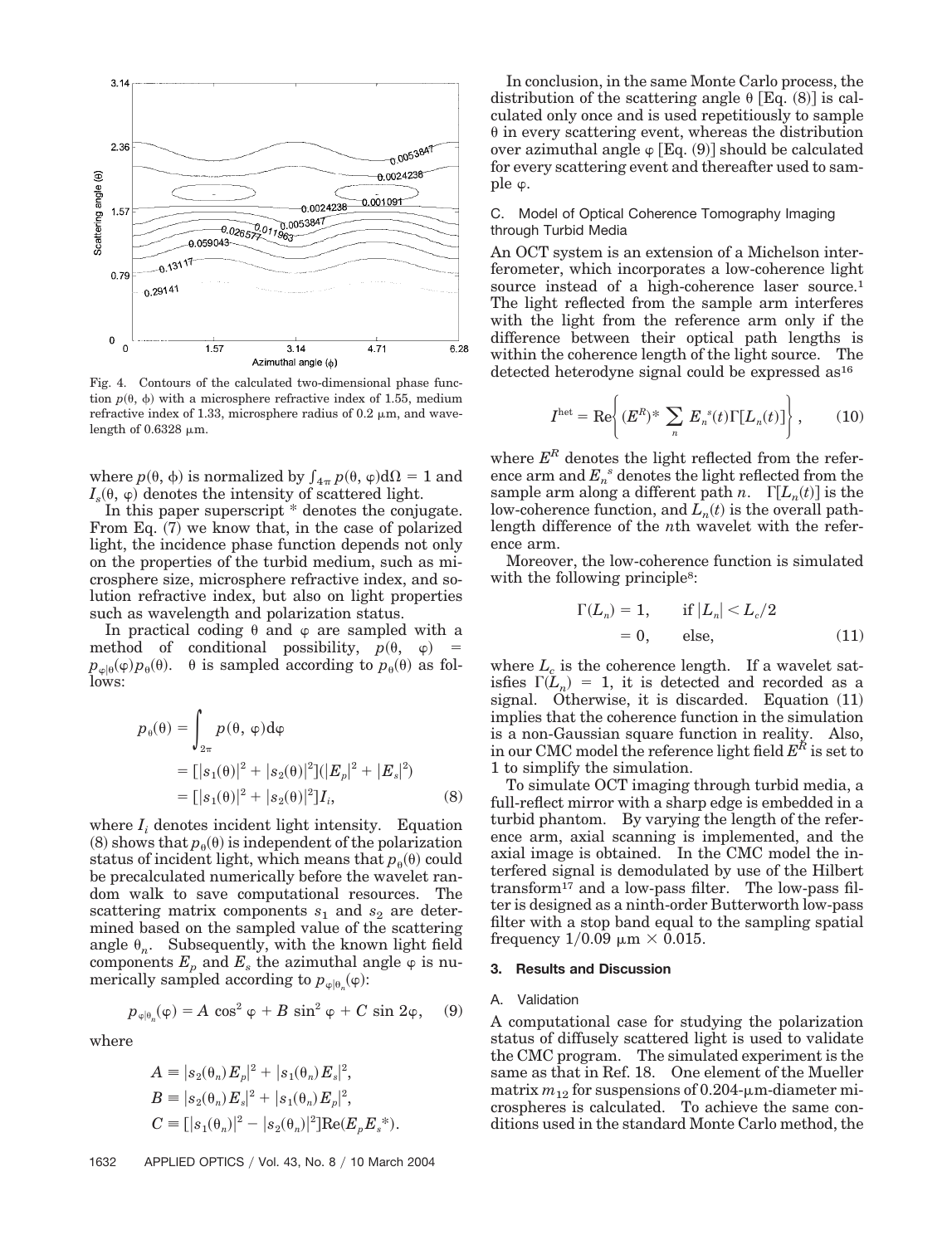

Fig. 5. Comparison of our CMC program with that reported in Ref. 18. Plot A is the *m*<sup>12</sup> value from Ref. 18, and plot B is that from our CMC program.

interference between different wavelets is not considered, which means that the components of the Stokes vectors  $(I, Q, U, V)^T$  are calculated by use of the statistical expression of  $I = \sum_n |E_n|^2$ , not  $I = |\sum_n E_n|^2$ . The element  $m_{12}$  is simulated by calculating the total reflected intensity for linearly *x*-polarized incident light and subtracting from this the total reflected intensity for linearly *y*-polarized incident light.19 The values of the  $m_{12}$  element on a ring with a 1-cm radius centered on a light-incident point are shown in Fig. 5 and serve to validate the CMC program to some extent.

#### B. Effects of Phase Function

A simulation case of the transmitted intensity of a linearly polarized light perpendicularly incident on the surface is made in support of our discussion of phase function presented in Subsection 2.B. The distributions of the transmitted intensity over the radial distance are given in Fig. 6, from which it is apparent that, at small angles in the forward direction, the H–G phase function underestimates the intensity for phantoms with large microspheres (point B) and overestimates that for phantoms with small microspheres (point A).

In Fig. 7 the spatial distributions of the degrees of polarization (DOP) are given. DOP is defined as

$$
DOP = (Q2 + U2 + V2)1/2/I.
$$
 (12)

The parameters used in the simulations are the same as those shown in Fig. 6. The *x*-polarized light is incident. First, comparing Figs.  $7(a)$  with  $7(b)$  and Figs.  $7(c)$  with  $7(d)$ , we find that the H–G phase function lacks the ability to reflect the spatial distributions of the DOP exactly. The notable difference between the DOPs in the *x* direction (horizontal) and the *y* direction (vertical) is not apparent from the results for the H–G phase function. Second, we notice that, if we adapt the numerical Mie phase function, such as in Figs.  $7(a)$  and  $7(c)$ , the effect of



Fig. 6. Intensities of transmitted light for different phase functions. Points A and B have the same *g* value of 0.9 and correspond to those in Fig. 2. Number densities of microspheres in the solution are selected to equal the mfp value of  $100 \mu m$ . The turbid phantom has a thickness of 300  $\mu$ m.

microsphere size on polarization is obvious; however, this effect is not apparent from a similar comparison of Figs.  $7(b)$  with  $7(d)$ .

## C. Optical Coherence Tomography Axial Image

To study the effect of OCT probing depth on signal attenuation, a sharp-edged mirror is embedded in an aqueous suspension of polystyrene microspheres at different depths under the surface. The preparation is of indefinite size in transversal dimensions. The incident infinitely narrow light is *x* polarized and is incident perpendicular to the surface of the sample.



Fig. 7. Patterns of the DOP for different phase functions: (a) point A with Mie phase function, (b) point A with H–G phase function, (c) point B with Mie phase function, (d) point B with H–G phase function. Pattern size is  $1 \text{ mm} \times 1 \text{ mm}$ .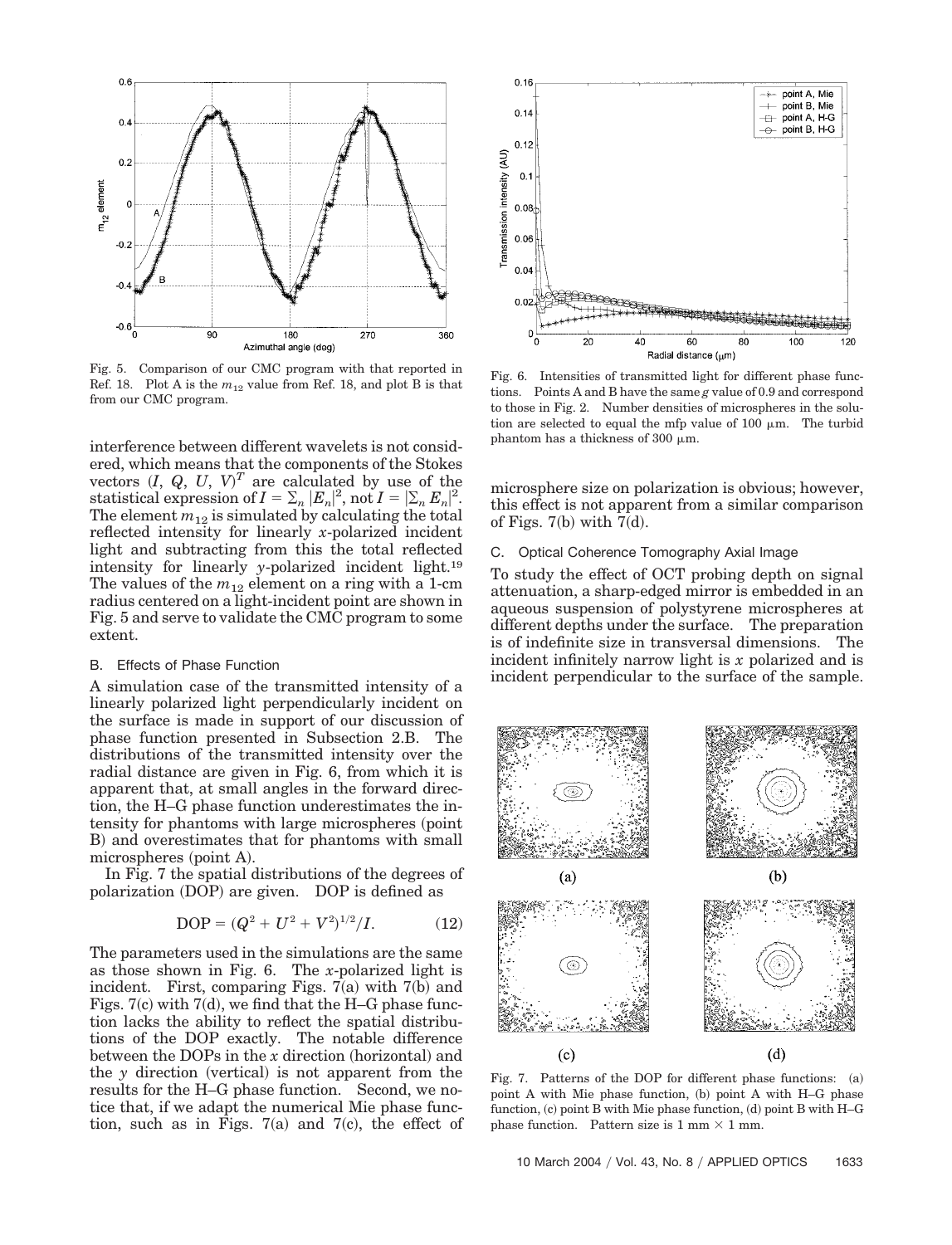

Fig. 8. Simulated one-dimensional axial image with the following parameters: microsphere of size  $1.2 \mu m$  and refractive index of  $1.565$  in an aqueous suspension (refractive index  $1.329$ ) with a number density of 0.006 per cubic micrometer. The sharp-edged mirror is embedded at a depth of  $1-6$  mfp's under the surface  $(1)$ mfp = 103.15  $\mu$ m). The wavelength is 0.8  $\mu$ m. Plot A is the simulated OCT signal, and plot B is the exponential fit curve of data at 1–3 mfp's. The coherence length of the light source is 7.5  $\mu$ m in free space. The detector has a radius of 100  $\mu$ m.

The embedded sharp edge also lies in the *x* direction. With  $10^8$  wavelets simulated for each Monte Carlo, the OCT axial images of this kind of phantom are obtained. For every depth category, five images are obtained and are averaged to suppress speckles.20 All of the simulation results are shown in Fig. 8, in which each peak represents an image of the sharpedged mirror at a given depth. From Fig. 8, three observations may be made. First, we observe that the signal intensity decreases with increasing depth. The signal attenuation rate approximates the exponential reduction function (plot B, solid line) at shallow depths. As the depth increases further, the signal attenuation rate slows down. We infer that this phenomenon arises because least scattering is dominant at shallow depths, whereas multiscattering is dominant at great depths. This so-called shower curtain effect (see Ref. 9) is important for calculating the OCT signal at deep depths. Apparently, if we omit this effect, as did the analysis in Ref. 6, the OCT signal at great depths is underestimated by several orders of magnitude. Second, we find that the axial positions of the image deviate from the setting positions of object (sharp-edged mirror). Moreover, the extent of the deviation increases with increasing depth. We infer that this effect is also caused by multiscattering in turbid media. This effect should be considered in spatial measurements of turbid samples by the adaptation of the OCT technique or by the restoration of the OCT image. Gan *et al*.21 reported a similar phenomenon in their study of single- and two-photon microscopy. However, to our knowledge, the present study is the first one to consider the axial deviate effect of the OCT image. Finally, it is



Fig. 9. Axial images of a sharp-edged mirror embedded at different depths. The parameters are the same as those in Fig. 8. Plots A, B, and C denote the images at depths of 1, 3, and 5 mfp's, respectively. Plot D is the image without a low-pass filter. Plot C is the envelope of the raw image demodulated after the Hilbert transform.

observed that the peak width, which reflects the axial resolution, roughly increases as the depth increases, implying that the axial resolution is reduced as the probing depth increases.

# D. Optical Coherence Tomography Speckles

To clearly illustrate the effect of multiscattering on the image, we present in Fig. 9 images in which the object is embedded at different depths, all of which are normalized to the maximal value. The transverse axis is the axial distance relative to a given sharp-edged mirror depth. Comparing plots A, B, and C in Fig. 9, we observe more clearly the two effects also seen in Fig. 8. First, the peak is broadened by multiscattering with increasing depth. Second, the deviation effect is illustrated more clearly. Moreover, in Fig. 9, particularly in plot C, we observe many small peaks, some of which are marked by inverse triangles. These peaks are several micrometers  $(\gg \lambda)$  in size and represent speckles encountered in OCT imaging of turbid media.20 If we consider a raw image without Butterworth filtering (plot D), the speckles are clearer and more numerous and include many high-frequency spikes of size  $\sim \lambda$ . Considering their different frequencies, these speckles are classified into two categories: interferogram speckle of size  $\gg \lambda$  and phase fluctuation speckle of size  $\sim \lambda$ . The interferogram speckle is comparable in size with the minimal resolvable structure and thus complicates the interpretation of the OCT image. In our simulation we found that the number and relative magnitude of interferogram speckles increase as the probing depth increases. On the other hand, the level of phase fluctuation speckles remains fairly constant across different probing depths, a trend that is not shown in this figure. We know that speckles are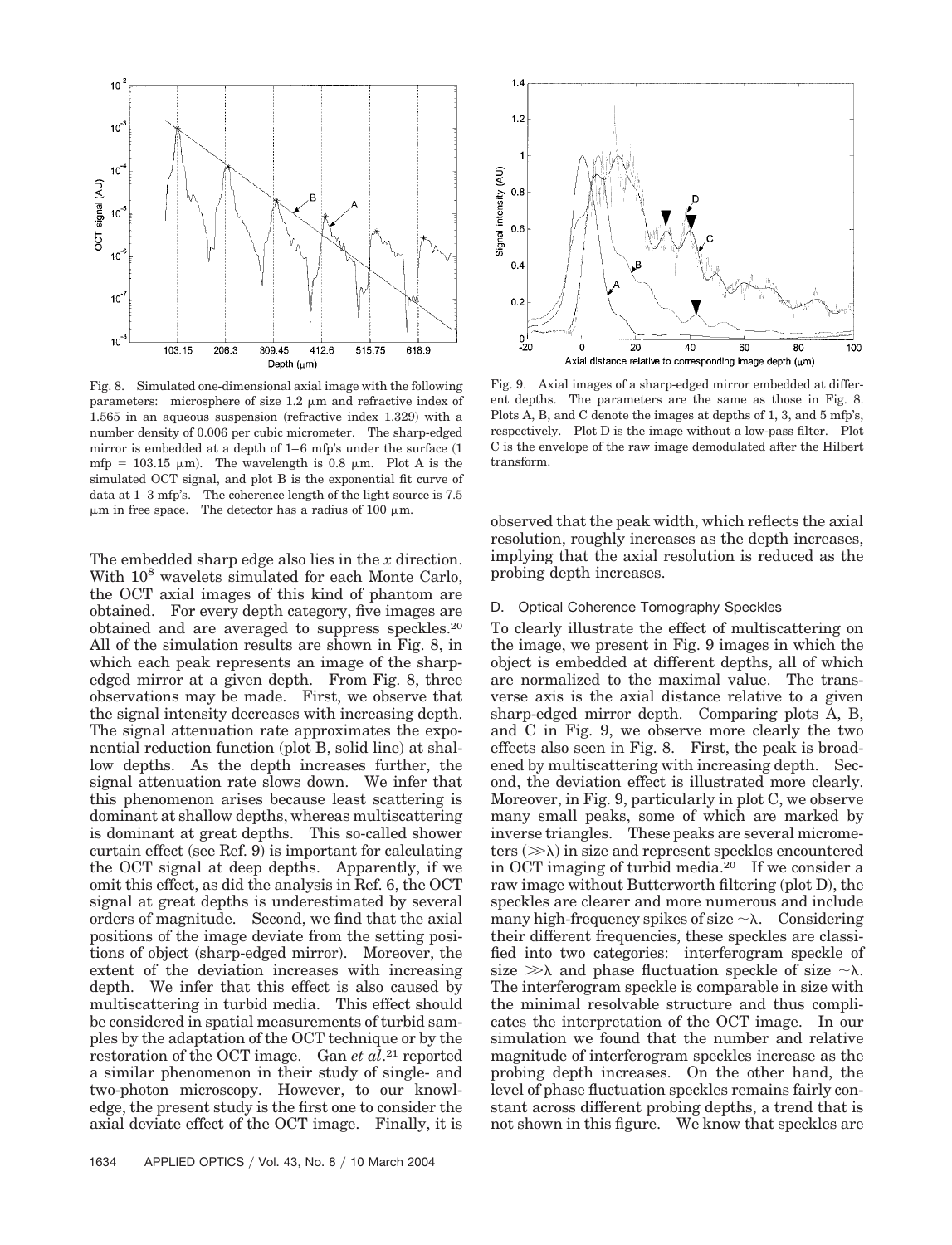

Fig. 10. Axial resolution as a function of the depth at which a sharp-edged mirror is embedded. Results with coherence lengths of 30  $\mu$ m (plot A), 15  $\mu$ m (plot B), and 7.5  $\mu$ m (plot C) are presented.

caused by interference between beams of light with different phases. Light transported in turbid media has a phase variation that is composed of two parts: line propagation and scattering. We deduce that the phase variation from line propagation contributes mainly to interferogram speckles, whereas that from scattering contributes mainly to phase fluctuation speckles. Given the different characteristics and different sources of these speckle types, we know that digital filters, such as the wavelet filter, $22$  are very effective at suppressing high-frequency phase fluctuation speckles, but have a limited capability in removing interferogram speckles. Besides, the method of averaging uncorrelated speckle patterns i.e., images are taken at different angles of incidence and are then averaged; see Ref. 23) performs well in suppressing interferogram speckles.

# E. Optical Coherence Tomography Resolutions

In Fig. 10 the dependence of axial resolution on imaging depth is illustrated. Axial resolution is denoted by the axial resolvable distance, which is defined as the width of the image of a sharp-edged mirror at a magnitude relative to the maximum value equal to  $e^{-1}$ . A larger resolvable distance denotes a lower resolution. From Fig. 10 we first observe that axial resolution decreases as probing depth increases. Moreover, the deeper the depth the faster this change occurs. Second, comparisons of plots A, B, and C show that longer coherence lengths yield lower axial resolutions. Usually, the OCT axial resolution is considered to be the coherence length of the light source. However, given the above simulation result, it is shown that, when OCT is used to image turbid media such as a biological sample, the coherence length as the resolution limit cannot always be reached. Multiscattering of a turbid sample blurs the image and thus reduces the resolution to a large extent.



Fig. 11. Transverse resolution as a function of the depth at which a sharp-edged mirror is embedded. Results with coherence lengths of 30  $\mu$ m (plot A), 15  $\mu$ m (plot B), and 7.5  $\mu$ m (plot C) are presented.

Transverse resolution is denoted by the transverse resolvable distance, which is defined as the width of sharp-edged mirror image at 10% and 90% intensity that has been normalized to the maximum value.24 To facilitate the simulation of transverse scanning, we introduced the effective point-spread function in our Monte Carlo simulation. Similar to that reported in Ref. 24, the effective point-spread function used here for OCT is defined by the distribution of photons that can propagate through a turbid medium and reach a detector in the imaging region. According to this technique, only the interference between light from the reference arm and the sampling arm is considered, and the interference among the different sampling paths is omitted. The transverse resolution of OCT is generally known to be dependent on the waist radius of the focused Gaussian incident beam. However, the light source in our simulation is of infinite size, which means that no focusing effect is considered. Under this condition, the dependence of the transverse resolution of OCT on imaging depth for different coherence lengths is given in Fig. 11, from which it is shown that greater probing depths yield lower transverse resolutions. Additionally, longer coherence lengths yield lower transverse resolutions. Comparing the results from Figs. 10 and 11, we find that, with increasing depth, the axial resolution drops faster than the transverse resolution does. This implies that the loss of axial resolution might be the factor limiting the OCT's penetration depth.

## F. Coherence Gating

In Fig. 12 the dependence of the axial resolution on the coherence length for different probing depths is given. From Fig. 12 it is shown that a longer coherence length yields a lower axial resolution when probing depth is given. This implies that adapting the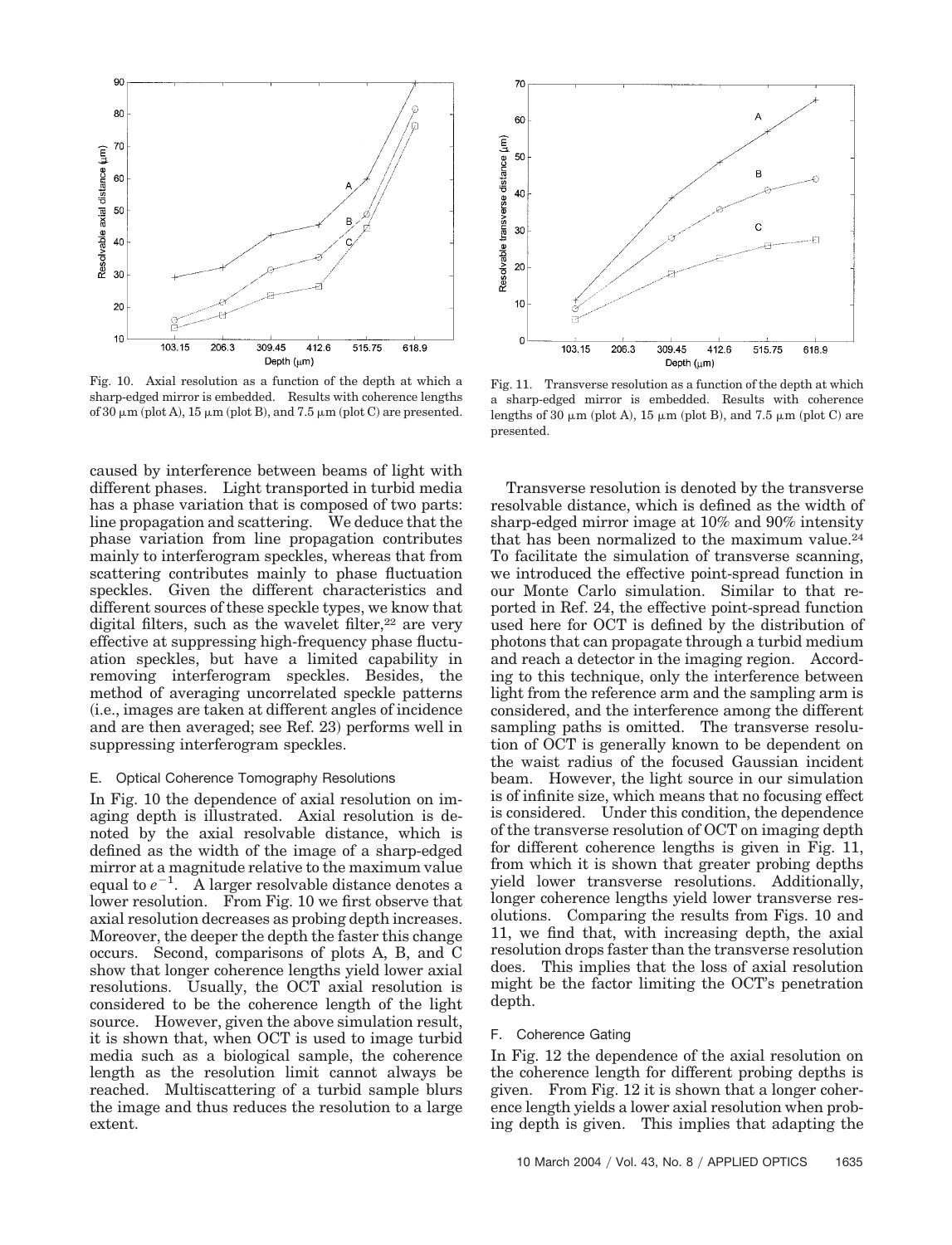

Fig. 12. Axial resolution as a function of coherence length for different image depths. Light with wavelength of  $0.6328 \mu m$  incidents on the turbid medium, which is composed of microspheres with a radius of 1.0  $\mu$ m, a refractive index of 1.573, and a number density of 0.006 per cubic micrometers suspended in water, which has a refractive index of 1.332. Results for image depths of 5 mfp (plot A; 1 mfp =  $155 \mu m$ ) and 3 mfp (plot B) are given.

light source with a low coherence length can improve axial sectioning ability. The effect of coherence length on signal intensity is shown in Fig. 13, in which we observe that a lower coherence length yields a lower signal intensity. From these two observations, we conclude that the coherence length of a light source plays a gating role in OCT imaging. The selection of the coherence length is a trade-off between the resolution and the intensity. However, from Fig. 13 we know that, at large sizes (e.g., larger than 30  $\mu$ m in plot A), the coherence length affects signal intensity only mildly. This phenomenon implies that relatively high resolution could be obtained



Fig. 13. Signal intensity as a function of coherence length for different image depths. The parameters are the same as those used in Fig. 12.

while preserving sufficient signal intensity. In addition, by comparing results from cases with different probing depths we find that the effect of coherence gating increases with increasing probing depth.

# **4. Conclusions**

In this paper we report a novel Monte Carlo model (CMC) that incorporates Mie theory to calculate the effect of small-particle scattering on a light field. Compared with the standard Monte Carlo method (see Ref. 14), which adapts only intensity to denote photons and thus does not include wave properties, CMC, which adapts Jones vectors to denote light and thus considers magnitude and phase information, brings the capability of simulating the interference between multiscattered light. This improvement has great potential for studying other kinds of coherence imaging techniques in biomedical optics. In addition, incorporated in the CMC model is a twodimensional numerical phase function, which is obtained from Mie theory. A comparison of the numerical phase function with the conventional H–G phase function shows the superior performance of the former.

The CMC model is applied to simulate OCT imaging of an object under the surface of a turbid sample. In this context, speckles, resolution, and coherence gating are discussed. The simulation results ascribe speckles to two sources: line propagation and scattering. The simulations also reveal that, when used to image an object under the surface of a turbid sample, OCT's axial and transversal resolutions cannot reach their corresponding theoretical limits: coherence length and diffractive limit, respectively. Resolution decreases as probing depth increases. However, adapting the light source with a lower coherence can improve the resolution. Furthermore, the selection of a light source with an appropriate coherence length involves a trade-off between intensity and resolution.

This work was completed mainly when Q. Lu visited the Swinburne University of Technology and was supported by the Swinburne's Chancellery Strategic Initiatives Program.

## **References**

- 1. D. Huang, E. A. Swanson, C. P. Lin, J. S. Schuman, W. G. Stinson, W. Chang, M. R. Hee, T. Flotte, K. Gregory, C. A. Puliafito, and J. G. Fujimoto, "Optical coherence tomography," Science 254, 1178–1181 (1991).
- 2. C. A. Puliafito, M. R. Hee, C. P. Lin, E. Reichel, J. S. Schuman, J. S. Duker, J. A. Izatt, E. A. Swanson, and J. G. Fujimoto, "Imaging of macular disease with optical coherence tomography," Opthalmology 120, 217-229 (1995).
- 3. J. M. Schmit, M. Yadlowsky, and R. F. Bonner, "Subsurface imaging of living skin with optical coherence microscopy," Dermatology 191, 93-98 (1995).
- 4. G. Yao and L. V. Wang, "Monte Carlo simulation of an optical coherence tomography signal in homogeneous turbid media," Phys. Med. Biol. 44, 2307-2320 (1999).
- 5. J. M. Schmitt and A. Knuttel, "Model of optical coherence tomography of heterogeneous tissue," J. Opt. Soc. Am. A **14,** 1231-1242 (1997).